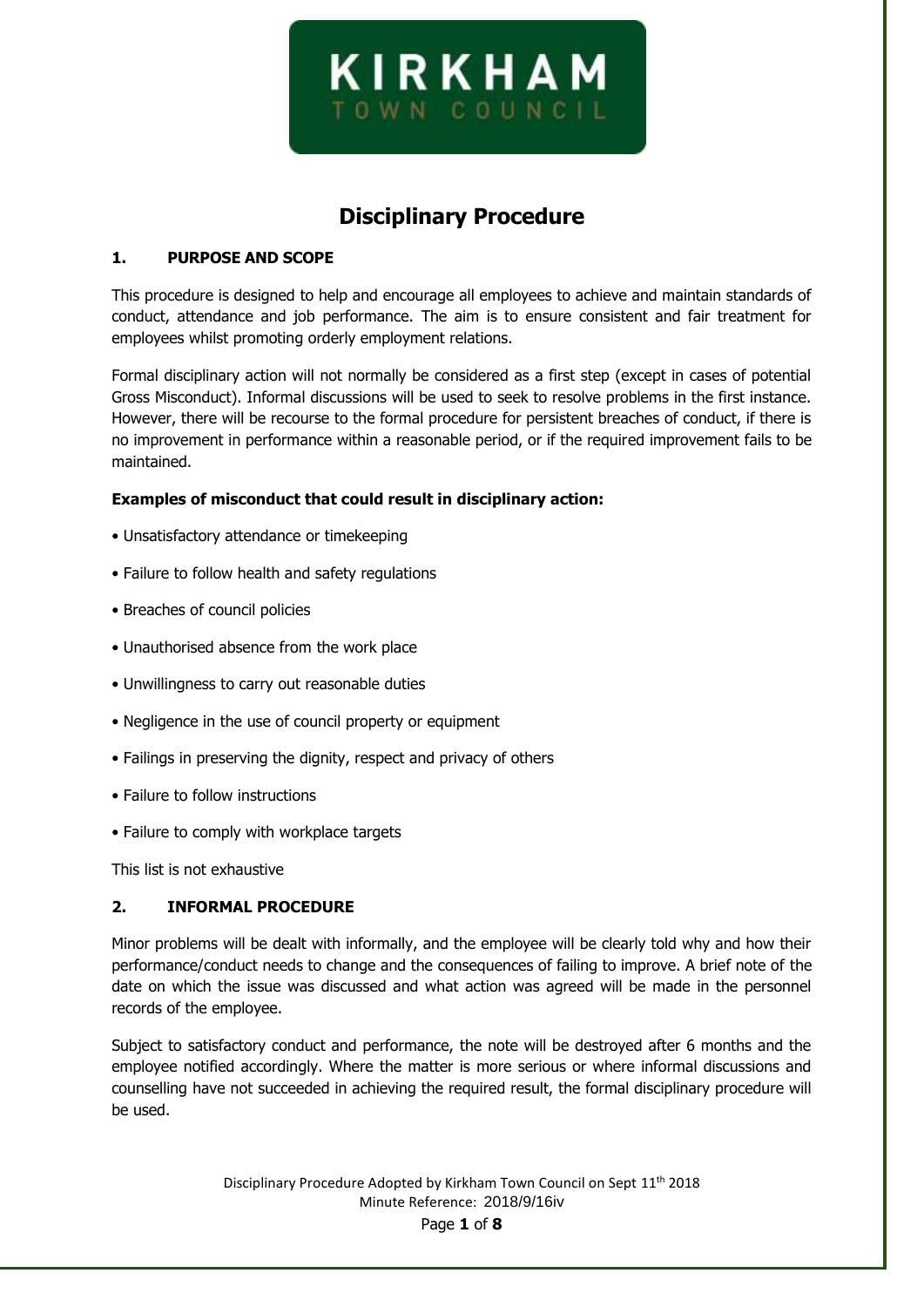### **3. PRINCIPLES OF THE DISCIPLINARY PROCEDURE**

- **A)** The Proper Officer has overall responsibility for the management and discipline of all council staff. However, where the Proper Officer is the subject of disciplinary action the Mayor is responsible for discipline.
- **B)** The council acknowledges that there is a distinction between the **conduct** of an employee and their **capability**. In the case of a problem resulting from the employee's capability, contributory factors will be carefully considered, such as ill health, serious home‐based problems or a lack of skill or knowledge. If the matter is due to a lack of skill or knowledge, the council will ensure that by appropriate training, mentoring and guidance, the employee has the opportunity to improve. The improvement required will be clearly explained to the employee, along with what support will be given and how performance will be monitored and reviewed.
- **C)** An employee will have the right to appeal against any disciplinary penalty imposed during the disciplinary procedure.
- **D)** The disciplinary procedure is comprised of three stages. However, after proper consideration, the procedure may be implemented at any stage if the employee's alleged misconduct warrants such action.
- **E)** No employee will be dismissed for a first breach of discipline, except in the case of Gross Misconduct, when the penalty is usually dismissal without notice or payment in lieu of notice.
- **F)** If the employee has difficulty reading, or if English is not their first language, any written documentation, e.g. invitations to Disciplinary Hearings or written warnings, will also be explained to them orally by their line manager.

Additional support that may be required at a Disciplinary Hearing will also be taken into consideration and provided as appropriate.

## **4. DISCIPLINARY INVESTIGATIONS**

No disciplinary action will be taken against an employee until the case has been fully investigated by an unbiased investigator. This will usually be the employee's line manager, or a Member of the Council in the case of the Proper Officer. However, if the manager or Member was in some way involved in the matter, wherever possible another manager or Member will conduct the investigation.

Investigatory meetings may be held to establish the facts; in this instance it will be made clear to the employee that these meetings are not Disciplinary Hearings. The employee may be represented at investigatory meetings by an employee representative or work colleague. The person in charge of the investigation should be advised in advance by the employee if they are to be accompanied.

All relevant facts should be accurately recorded promptly before memory fades, including anything that the employee wishes to say. Where there are witnesses to the alleged misconduct, statements should be obtained from them at the earliest opportunity.

In any investigations involving allegations of criminal acts, the Proper Officer will consult in confidence with the full Council, before a decision is made to put the case in the hands of the police. Where the Proper Officer is the subject of the investigation, the full council, shall decide.

Disciplinary Procedure Adopted by Kirkham Town Council on Sept 11<sup>th</sup> 2018 Whilst an investigation is taking place, it may be necessary to suspend the employee on full pay pending the outcome of the investigation. Suspension may only be warranted in certain cases, e.g.

Minute Reference: 2018/9/16iv

Page **2** of **8**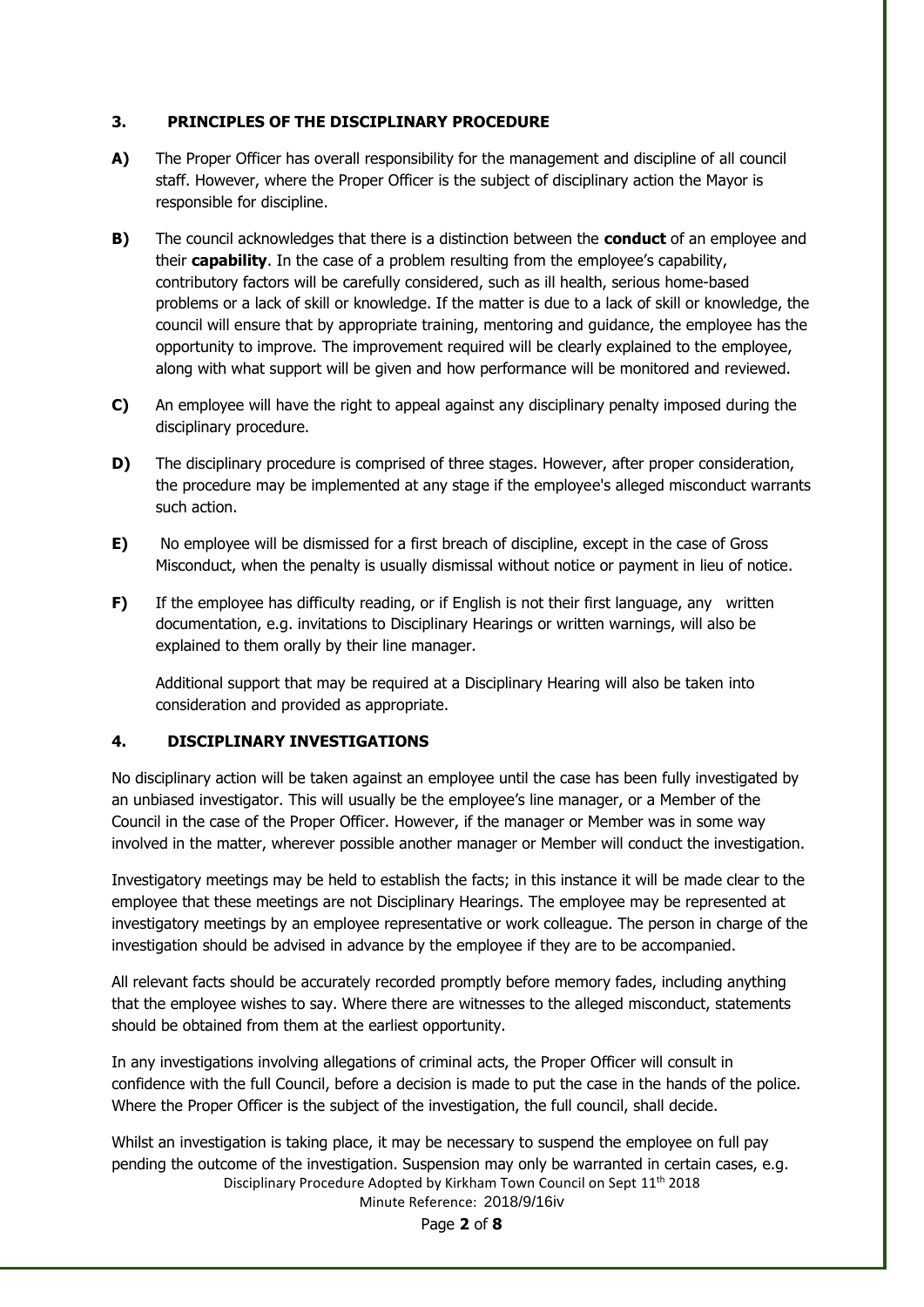where relationships have broken down or there are risks to council property and/or to other persons. However, a suspension will only be imposed after careful consideration and will be reviewed to ensure that it is kept as brief as possible. It will be made clear to the employee that the suspension is not considered a disciplinary action and does not involve any pre‐judgement.

If it is decided, following investigation, that there is a case to answer, the below Disciplinary Hearing procedure will be employed.

# **5. DISCIPLINARY HEARINGS**

# **A) Definition**

A meeting which could result in a formal warning that an employee must improve their conduct or performance, some other sanction as provided for within this procedure, or which may result in dismissal, other than in the circumstances set out under "Exceptions, Other Cases", is referred to as a Disciplinary Hearing.

# **B) Notification**

For every stage in the disciplinary procedure, the employee will be given adequate notice (five working days) in writing of the Disciplinary Hearing to be held, including the nature and basis of the complaint against them and provided with copies of any supporting evidence, including any witness statements. The letter will contain enough information for the employee to be able to understand both what it is they are alleged to have done and the reasons why this is not acceptable. The notice will give details of the time and venue for the hearing and remind the employee of the right to be accompanied. It will be made clear that the employee has the right to appeal any decision taken at the hearing.

Where the presenting manager or employee intends to call relevant witnesses, they should give advance notice that they intend to do this to the person conducting the hearing.

# **C) Timing**

Where possible, the timing and location of the Disciplinary Hearing will be agreed with the employee. The hearing will be held without unreasonable delay, but the employee will be given reasonable time to prepare their case (a minimum of five working days). Hearings will be held in privacy, where there will be no interruptions.

If the employee fails to attend without good reason, the Council may decide to proceed with the hearing in their absence. If the employee fails to attend through circumstances outside their control and unforeseeable at the time the meeting was arranged, e.g. through illness, another meeting will be arranged. However, should the employee fail to attend the re-arranged meeting without good reason, the hearing will proceed and a decision will be taken in their absence based on the available evidence.

## **D) Representation**

The employee has the right to be accompanied by an employee representative or work colleague during any Disciplinary or Appeal Hearing. The line manager or member of the Council who called the Hearing should be advised in advance by the employee if they are to be accompanied. The employee's representative, or colleague, will be given all the documentation that has been given to the employee. If the employee's representative cannot attend on the proposed date, the employee can suggest another date, so long as it is reasonable and not more than five working days after the date originally proposed by the council. However, the five‐day limit can be extended by mutual agreement.

> Disciplinary Procedure Adopted by Kirkham Town Council on Sept 11<sup>th</sup> 2018 Minute Reference: 2018/9/16iv Page **3** of **8**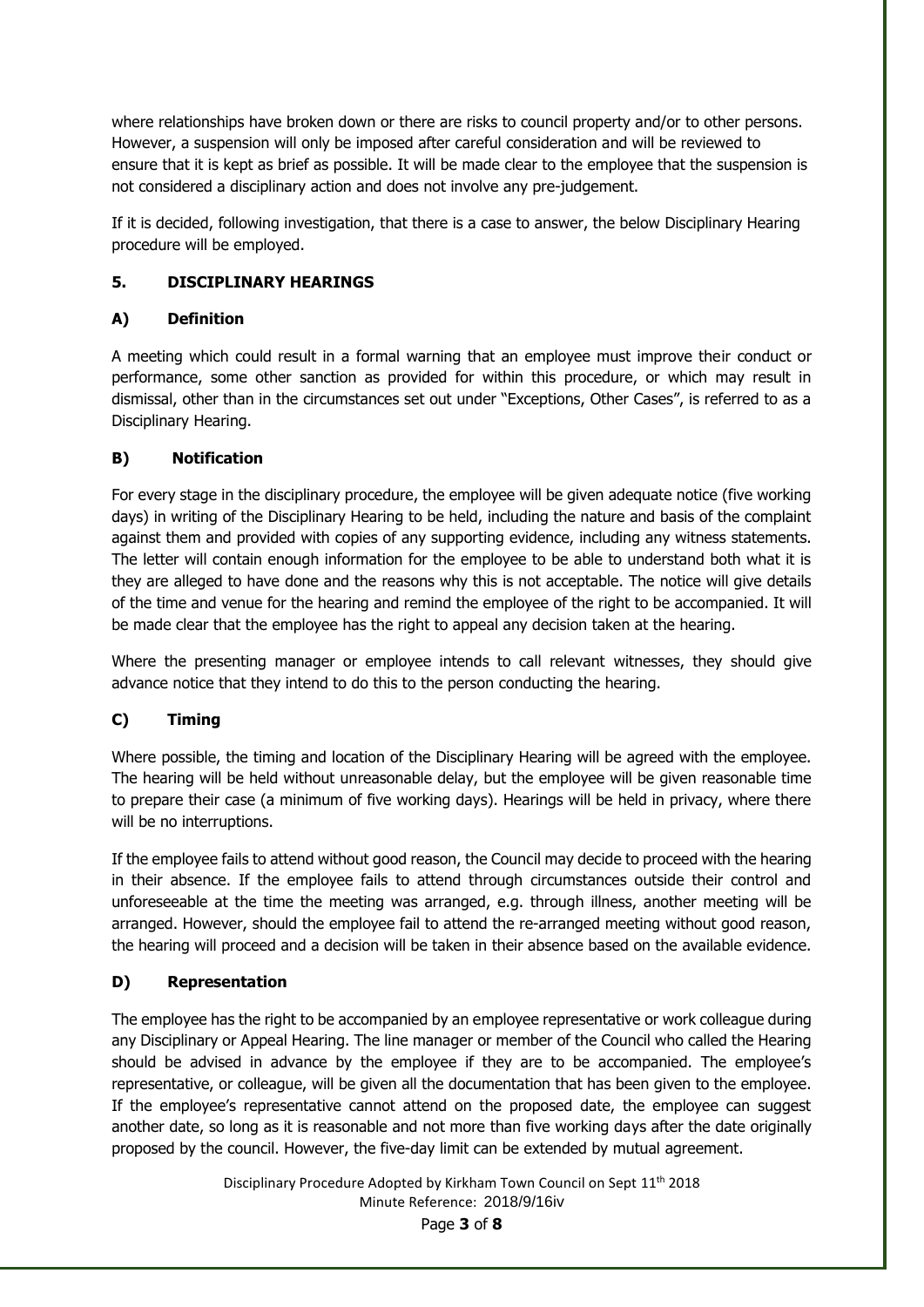# **E) Conducting the Hearing**

Where practicable, the Disciplinary Hearings will be conducted by a Manager/Member who did not conduct the Disciplinary Investigation and has not had previous involvement in the case (this includes conducting a hearing at a previous stage). Those conducting Disciplinary Hearings will keep an open mind and not pre‐judge the matter. The precise allegations will be read out at the start of any Disciplinary Hearing.

The hearing will proceed as follows:

- **i)** The presenting Manager/Member will state their case, including presenting any evidence and calling witnesses.
- **ii)** The employee (or their representative) and the Manager/Member conducting the hearing have the opportunity to ask questions of the presenting manager and their witnesses.
- **iii)** The employee (or their representative) present their case, including presenting any evidence and calling witnesses.
- **iv)** The presenting manager and the Manager/Member conducting the hearing have the opportunity to ask questions of the employee, their representative and their witnesses.
- **v)** Both parties have the opportunity to sum up.

# **6. TAKING DISCIPLINARY ACTION**

## **A) Deciding Upon Disciplinary Action**

Following the investigation and the Disciplinary Hearing, the Manager/Member conducting the hearing will decide if disciplinary action is necessary. Before taking disciplinary action, the following factors must be considered: the employee's disciplinary and general record, length of service, any current warnings, actions taken in any previous similar case, the explanations given by the employee, including any mitigating circumstances, and whether the disciplinary action is reasonable under the circumstances.

## **B) Notification**

If it is decided that disciplinary action is not justified, the employee will be notified of this decision in writing within five working days.

If disciplinary action is to be taken following a Disciplinary Hearing, the employee will be told in writing within five working days of the disciplinary action to be imposed, the time period of the warning, why and how their conduct or performance needs to change, the timescale for the required improvement, a review date (where appropriate), any support the council will offer to improve performance (where appropriate), the consequences of failing to improve conduct or performance within the required time period and their right to appeal against the decision if they are not satisfied with it. A copy of this letter will also be sent to the employee's representative. A copy will be held on the employee's personnel file for disciplinary purposes for the relevant period according to the level of warning. The employee will be notified within the letter for how long the warning will remain current. Where the set time period is less than a year, the council will store the records securely for a year in total before destroying them, to ensure that adequate records are available in the event of a tribunal.

> Disciplinary Procedure Adopted by Kirkham Town Council on Sept 11<sup>th</sup> 2018 Minute Reference: 2018/9/16iv

Page **4** of **8**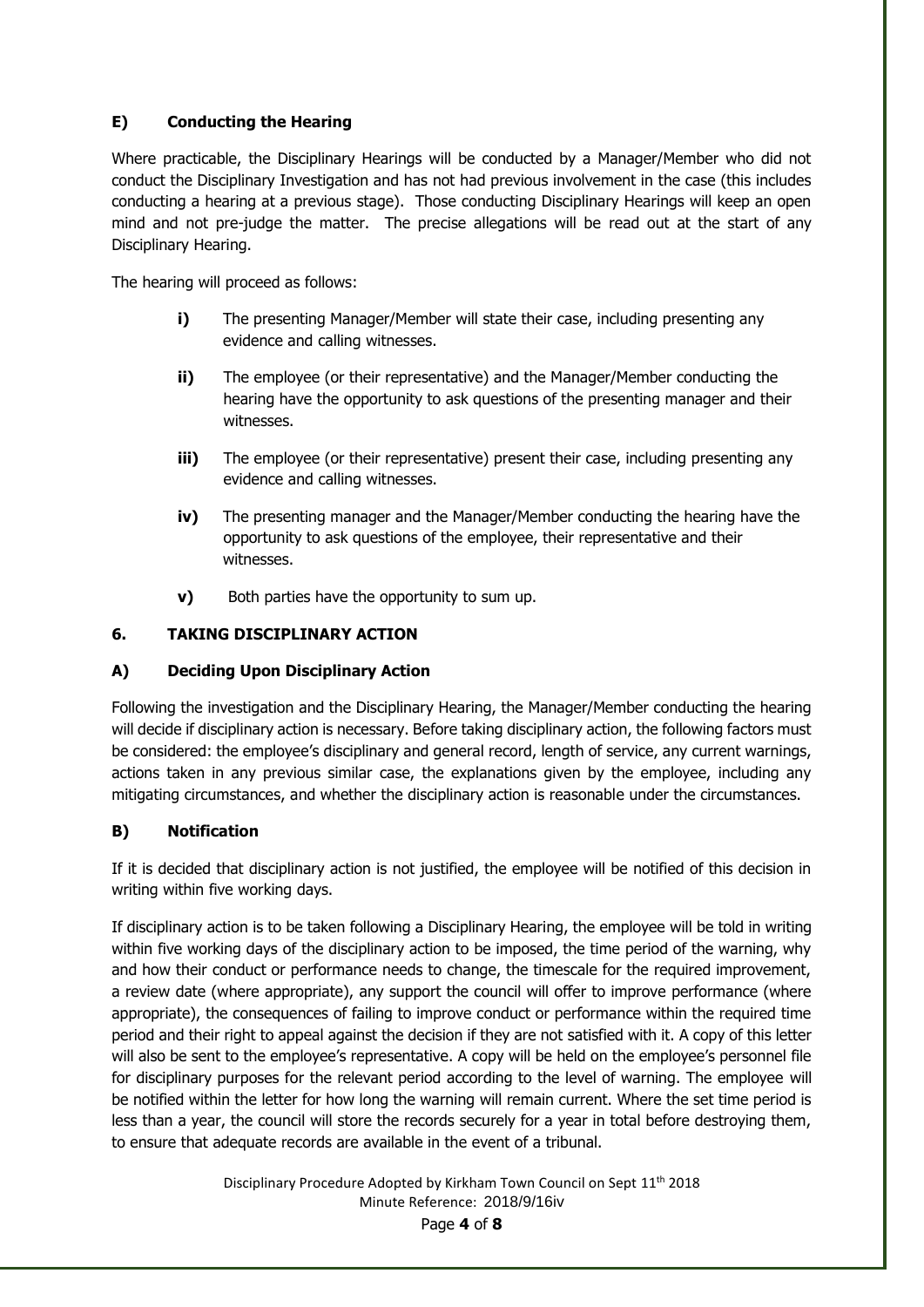# **7. DOCUMENTATION**

During the disciplinary process, written records will be kept. These will include: the complaint against the employee, the employee's defence, findings made and actions taken, the reasons for action taken and if an appeal was lodged and the outcome of the appeal.

Records will be treated as confidential and kept no longer than necessary. Records will be discarded for disciplinary purposes after set periods, depending upon the stage of the procedure that they relate to. The council will store the records securely for a year in total before destroying them, to ensure that adequate records are available in the event of a tribunal. Copies of meeting records will be provided to the employee, although in certain circumstances some information may be withheld by the council, e.g. to protect a witness.

# **8. THE DISCIPLINARY PROCEDURE**

# **Stage One – First Level Warning**

The employee will be invited in writing to a Disciplinary Hearing in accordance with the procedures set out earlier in this policy. If the employee doesn't give a satisfactory explanation, a formal First Level Warning may be given. They will be advised in writing of the reason for the warning and that it is the first stage of the formal disciplinary procedure. The warning letter will also give details of the improvement required, the timescale for improvement and a review date. The letter will also inform the employee of the right to appeal and that action under Stage Two will be considered if there is no satisfactory improvement within the specified time period.

A copy of this warning will be kept in the employee's personnel file and used as the basis for monitoring and reviewing conduct/performance. The warning will be discarded for disciplinary purposes after 6 months, subject to satisfactory conduct or performance. The council will store the warning securely for a year in total before destroying it, to ensure that adequate records are available in the event of a tribunal.

## **Stage Two – Final Warning or Disciplinary Suspension**

If there is a failure to improve following Stage One, and conduct or performance of the same nature is still unsatisfactory, or if the misconduct is sufficiently serious to warrant only one written warning, but insufficiently serious to justify dismissal (in effect both the first and final written warning), a Disciplinary Hearing will be held to which the employee will receive a written invitation. If the employee is unable to give a satisfactory explanation, a FINAL WRITTEN WARNING will normally be given to the employee. This will give details of the complaint, the improvement required and timescale involved and will warn that further disciplinary action, including potential dismissal, will result if there is no satisfactory improvement and will advise of the right of appeal. A copy of this final written warning will be kept on the employee's personnel file and used as the basis for monitoring and reviewing conduct/performance, but it will be destroyed after 12 months, subject to satisfactory conduct or performance.

Alternatively, consideration will be given to imposing the penalty of suspension without pay for up to a maximum of five days. A record of this suspension will be kept on the employee's personnel file and used as the basis for monitoring and reviewing conduct/performance, but it will be destroyed after 12 months, subject to satisfactory conduct or performance.

## **Stage Three – Dismissal**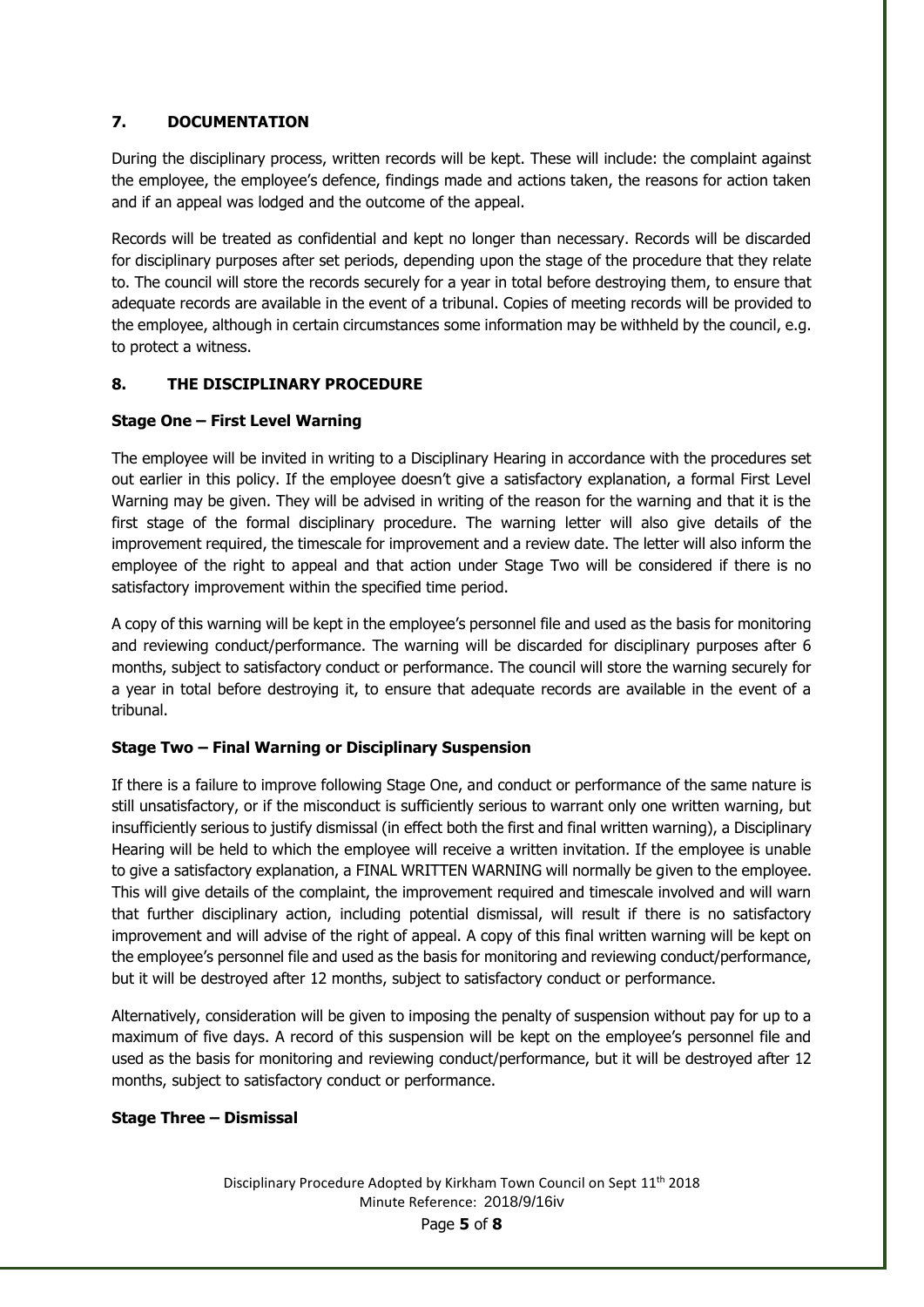Following Stage Two, if the particular conduct or performance is still unsatisfactory and the employee still fails to reach the prescribed standards, the employee will receive a written invitation to a Disciplinary Hearing. If the employee is unable to give a satisfactory explanation, DISMISSAL will normally result. The decision to dismiss is taken by the Proper Officer in conjunction with a committee consisting of 5 members of the full council. Where the Proper Officer is the subject of the disciplinary action, the decision to dismiss will be taken by a committee consisting of 5 members of the full council (the full council will not be involved in the decision to dismiss to enable an unprejudiced Appeals Panel to operate in the event of an appeal). The employee will be provided with written reasons for dismissal within five working days, the date on which employment will terminate, the appropriate period of notice or payment in lieu of notice and their right of appeal.

# **9. APPEALS**

If an employee wishes to appeal against disciplinary action which has been taken against them the following procedure will apply:

**A)** The employee will give Notice of Appeal to the Proper Officer or Mayor of the Council (where the Proper officer is the appellant) within five working days of the date on which they received the decision notice of the disciplinary action to be taken against them, setting out their grounds for appeal. The Proper Officer or Mayor of the Council will arrange for the matter to be considered by an Appeals Panel at an agreed time and place wherever possible. The Appeals Panel will not include Members or officers who have previously been involved in the case.

**B)** The employee, in consultation if they wish with a staff representative, should provide the Proper Officer or Mayor of the Council with a full written statement of their case, no later than five working days prior to the appeal hearing. The presentation of the written statement above shall not preclude elaboration or additions by either party at the Appeal Hearing. However, management should not introduce new evidence at the appeal stage to justify an earlier disciplinary decision.

**C)** The Appeal will be heard as soon as possible and normally this will be within three weeks of receipt of Notice of Appeal. However, the Appeal Hearing need not take place before the disciplinary action takes effect. The employee will be issued with a letter, inviting them to attend the Appeal Hearing and notifying them of the time and venue for the hearing, their right to call witnesses and to be accompanied. The employee should notify the council of who their representative is to be and whether they will be calling any witnesses. The employee may present their case in person or be represented by a workplace colleague and may call witnesses and produce documents relevant to their case.

# **The Appeal Hearing will be conducted as follows:**

- **i)** The presenting manager will state their case, including presenting any evidence and calling witnesses.
- **ii)** The employee (or their representative) and the Member conducting the hearing have the opportunity to ask questions of the presenting manager and their witnesses.
- **iii)** The employee (or their representative) present their case, including presenting any evidence and calling witnesses.
- **iv)** The presenting manager and the Member conducting the hearing have the opportunity to ask questions of the employee, their representative and their witnesses.

Disciplinary Procedure Adopted by Kirkham Town Council on Sept 11<sup>th</sup> 2018 Minute Reference: 2018/9/16iv Page **6** of **8**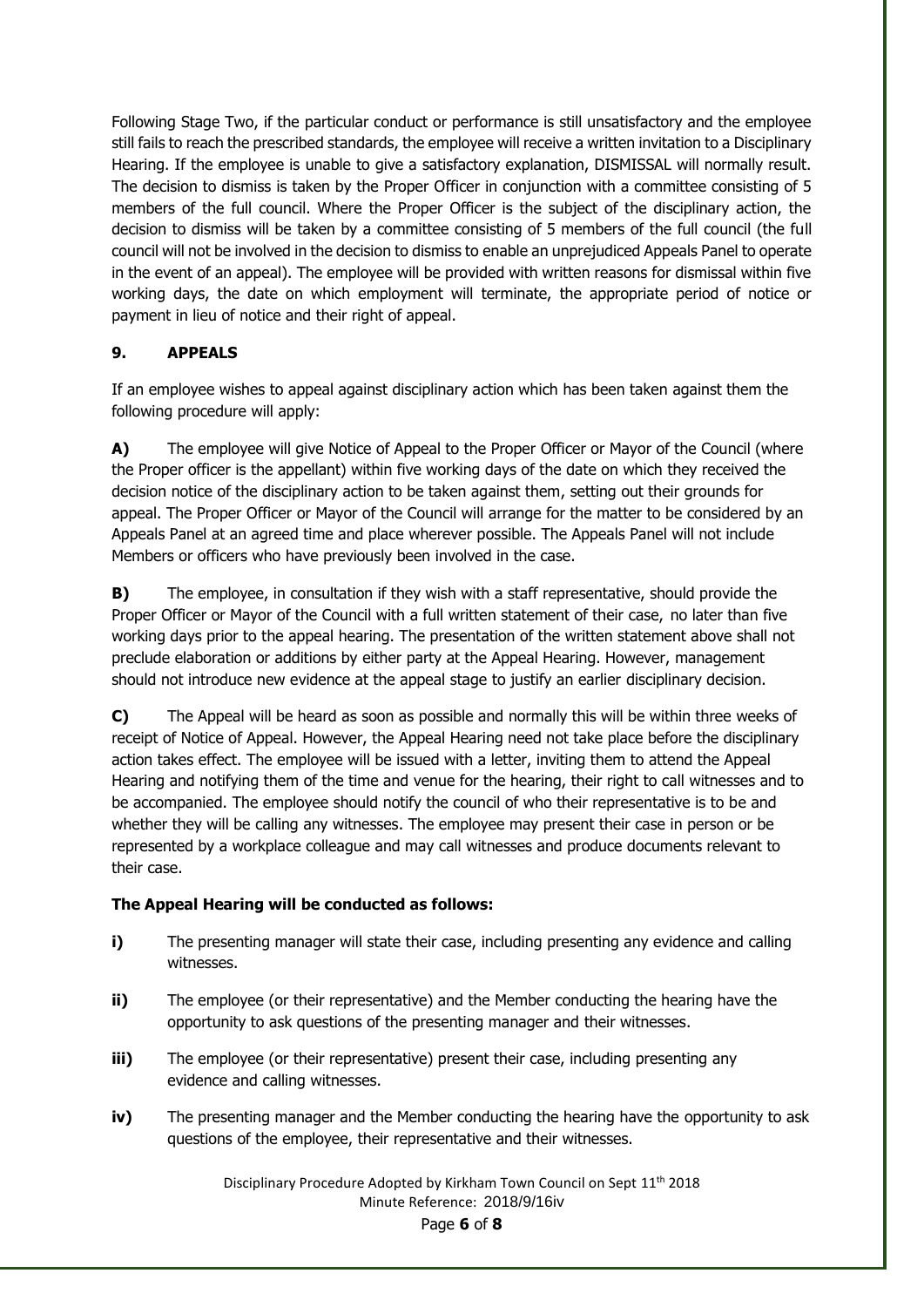- **v)** Both parties have the opportunity to sum up.
- **vi)** At the conclusion of the hearing the Appeals Panel shall adjourn to consider their decision. It is possible that disciplinary penalties may be increased on appeal. The Panel may announce their decision verbally, but, in any event, will confirm their findings in writing to the employee concerned within five working days of the Appeal Hearing. There will be no further right of appeal.

## **SPECIAL SITUATIONS**

### **1. CRIMINAL CHARGES OR CONVICTIONS NOT RELATED TO EMPLOYMENT**

If an employee is charged with, or convicted of, a criminal offence that is unrelated to their work, this is not in itself a reason for disciplinary action. The Proper Officer will establish the facts of the case and will consider with the full Council whether the employee's conduct merits further investigation or action under this procedure. Where the Proper Officer is the employee in question, the full council will take the decision whether further investigation or action under this procedure is required.

The main considerations will be whether the offence or alleged offence makes the employee unsuitable for their type of work and the impact it will have on their relationship with their employer, work colleagues and customers.

### **2. OVERLAPPING GRIEVANCE AND DISCIPLINARY CASES**

If an employee raises a grievance during the disciplinary process, the disciplinary process may be temporarily suspended in order to deal with the grievance. However, where the grievance and disciplinary cases are related it may be appropriate to deal with both issues concurrently.

#### **EXCEPTIONS**

#### **1. GROSS MISCONDUCT**

Gross misconduct is regarded as misconduct serious enough to destroy the trust within the employment contract, thus making any further working relationship impossible.

The following list provides examples of offences which are normally regarded as gross misconduct:

- Theft, fraud, deliberate falsification of records;
- Physical violence, assault on another person;
- Deliberate and serious damage to council property;
- Serious misuse of the council's property or name;
- Serious incapability through alcohol or being under the influence of illegal drugs;
- Serious breach of health and safety regulations;
- Serious negligence which causes unacceptable loss, damage or injury;
- Serious act of insubordination;
- Unlawful discrimination or harassment;

#### Disciplinary Procedure Adopted by Kirkham Town Council on Sept 11<sup>th</sup> 2018 Minute Reference: 2018/9/16iv Page **7** of **8**